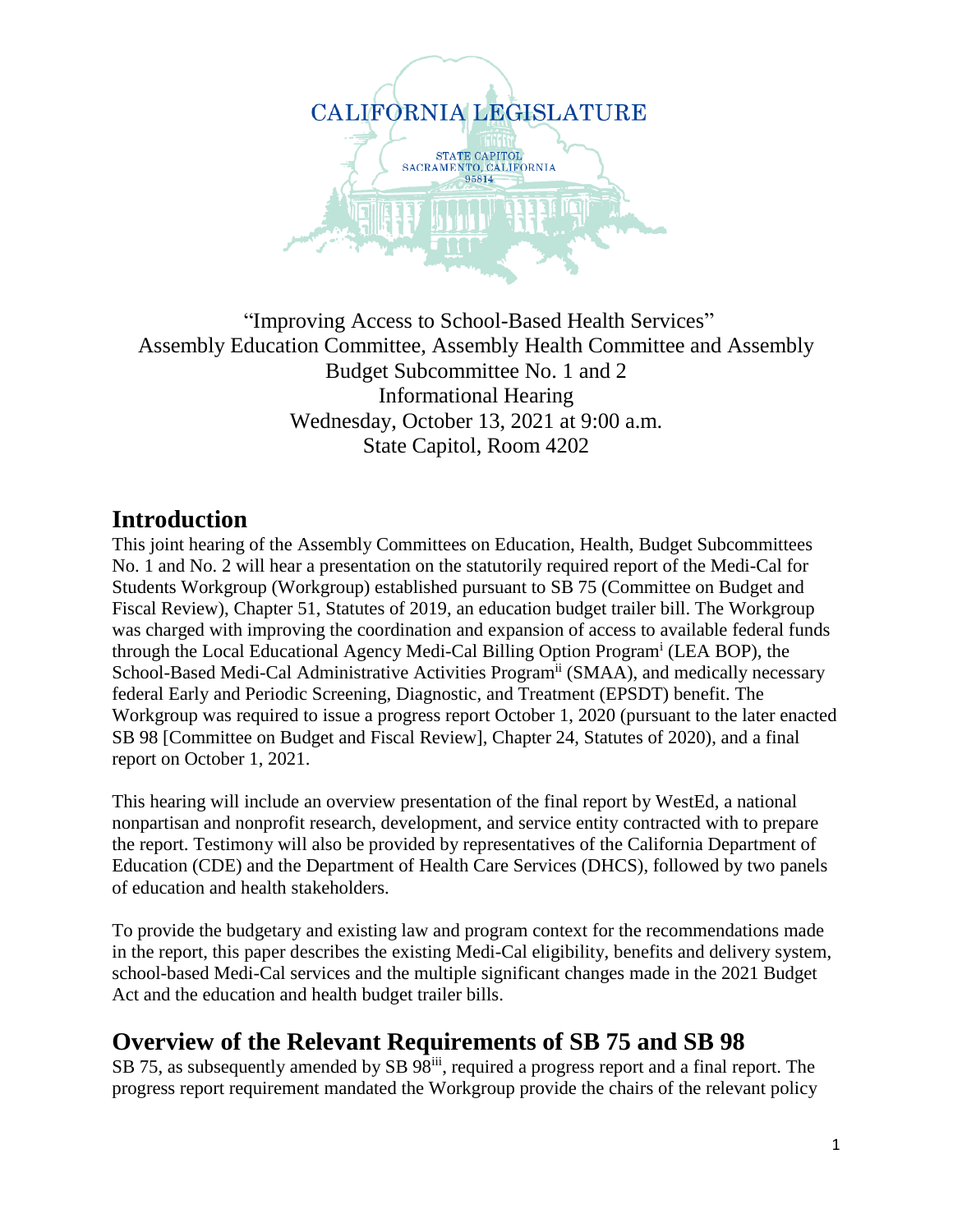committees and budget subcommittees of the Legislature and the Department of Finance with a progress report that includes all of the following:

- A detailed timeline for the implementation of the workgroups, including information on the structure of the workgroups, frequency of meetings, and other relevant information;
- Work conducted by each workgroup to date and initial findings, including information gathered, if any, on potential barriers to access the LEA BOP, SMAA, and EPSDT; and,
- Information on potential barriers to ensure smooth transitions for three-year-old children with disabilities from regional centers to LEAs (this was a separate workgroup and is not included in the scope of this hearing).

SB 98 extended the due date of the final report to on or before October 1, 2021 (instead of October 1, 2020). The final report (a copy of which is included in the hearing materials) is required to include a recommendation for program requirements and support services needed for the LEA BOP, SMAA, and medically necessary federal EPSDT benefits to ensure ease of use and access for LEAs and parity of eligible services throughout the state and country.

SB 75 also required any recommendations provided to include any specific changes needed to state regulations or statutes, need for approval of amendments to the state Medicaid plan or federal waivers, changes to the implementation of federal regulations, changes to state agency support and oversight, and associated staffing or funding needed to implement the recommendations.

The 2019 Budget Act, AB 74 (Ting), Chapter 23, Statutes of 2019, appropriated \$500,000 to the State Superintendent of Public Instruction (SSPI) on a one-time basis for purposes of the work associated with the preparation of the report. WestEd established a 21-member steering committee of state staff from CDE, DHCS and the California Health and Human Services Agency, an advisory group of state staff including legislative staff, and a stakeholder workgroup of over 60 members. WestEd held an informational webinar on the SB 75 workgroup process in January 2020 and convened five multiple hours workgroup meetings over seven days between February 2020 and April 2021, including virtual meetings.

# **Medi-Cal Eligibility, Benefits and Delivery Systems**

Medi-Cal is California's Medicaid program. States opting into Medicaid can receive federal financial participation (FFP or Medicaid "matching funds") for services and benefits provided to eligible populations. The federal matching fund rate varies by state and by population and is at least 50%, meaning if a state spends a dollar of its own funds on a Medicaid reimbursable service, it receives at least one dollar in federal Medicaid matching funds.

Income eligibility for Medi-Cal for school-age children and youth up to age 19 includes children and youth with family incomes up to 266% of the federal poverty level (FPL).<sup>iv</sup> The FPL is adjusted each year and increases with family size. In 2021, the FPL for a family of two is countable income up to \$46,338 annually (\$3,862 monthly) and \$58,414 annually for a family of three  $(\$4,868$  monthly).<sup>v</sup>

Medi-Cal is required to provide a broad scope of benefits under federal Medicaid law. Under the requirements of the federal EPSDT benefit<sup>vi</sup> (EPSDT is the Medicaid benefit for children and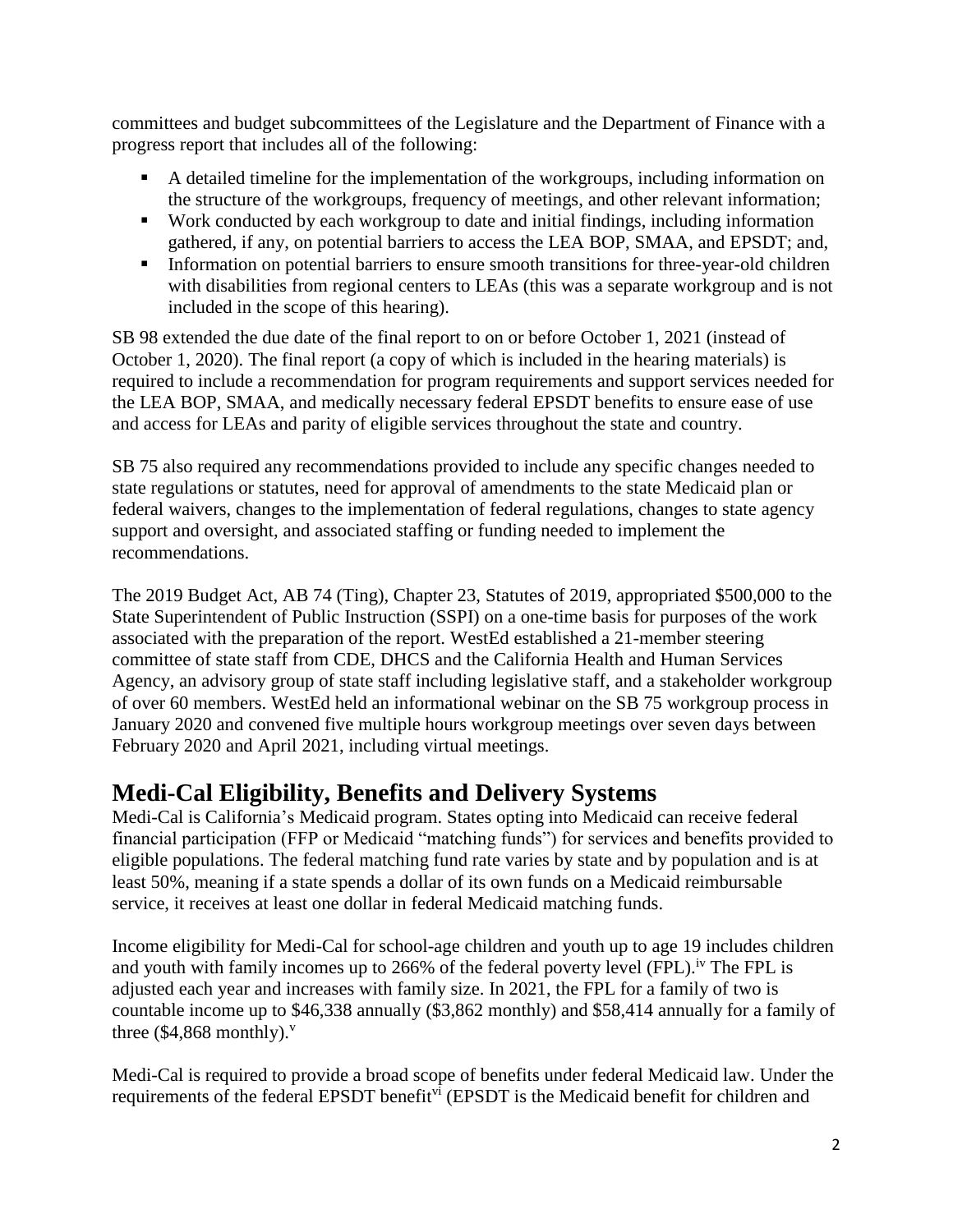youth under age 21), Medi-Cal must provide coverage for screening, vision, dental, and hearing services and any "such other necessary health care, diagnostic services, treatment, and other Medicaid measures to correct or ameliorate defects and physical and mental illnesses and conditions discovered by the screening services, whether or not such services are covered under the state's Medicaid plan." This entitles children to the full scope of Medicaid funded benefits. The scope of coverage under EPSDT and the medical necessity standard in the federal EPSDT statute of "correct or ameliorate" is broader than the scope of coverage and medical necessity standard<sup>vii</sup> for adults served by the program.

The Medi-Cal delivery system is complex and varies by county. Services are delivered through a variety of different payors, including public and private Medi-Cal managed care (MCMC) plans, Medi-Cal fee-for-service (FFS), county mental health plans (MHPs) and county Drug Medi-Cal (for substance use disorder treatment services).

Most beneficiaries (including children and youth) are required to enroll in a MCMC plan for the majority of the program's services. DHCS contracts with approximately 25 MCMC plans to deliver services. Medi-Cal beneficiaries who are not enrolled in MCMC plans receive services through Medi-Cal FFS. While MCMC exists statewide, it is operated under six different model types. The map shows the six MCMC plan delivery models and the counties in which they operate.

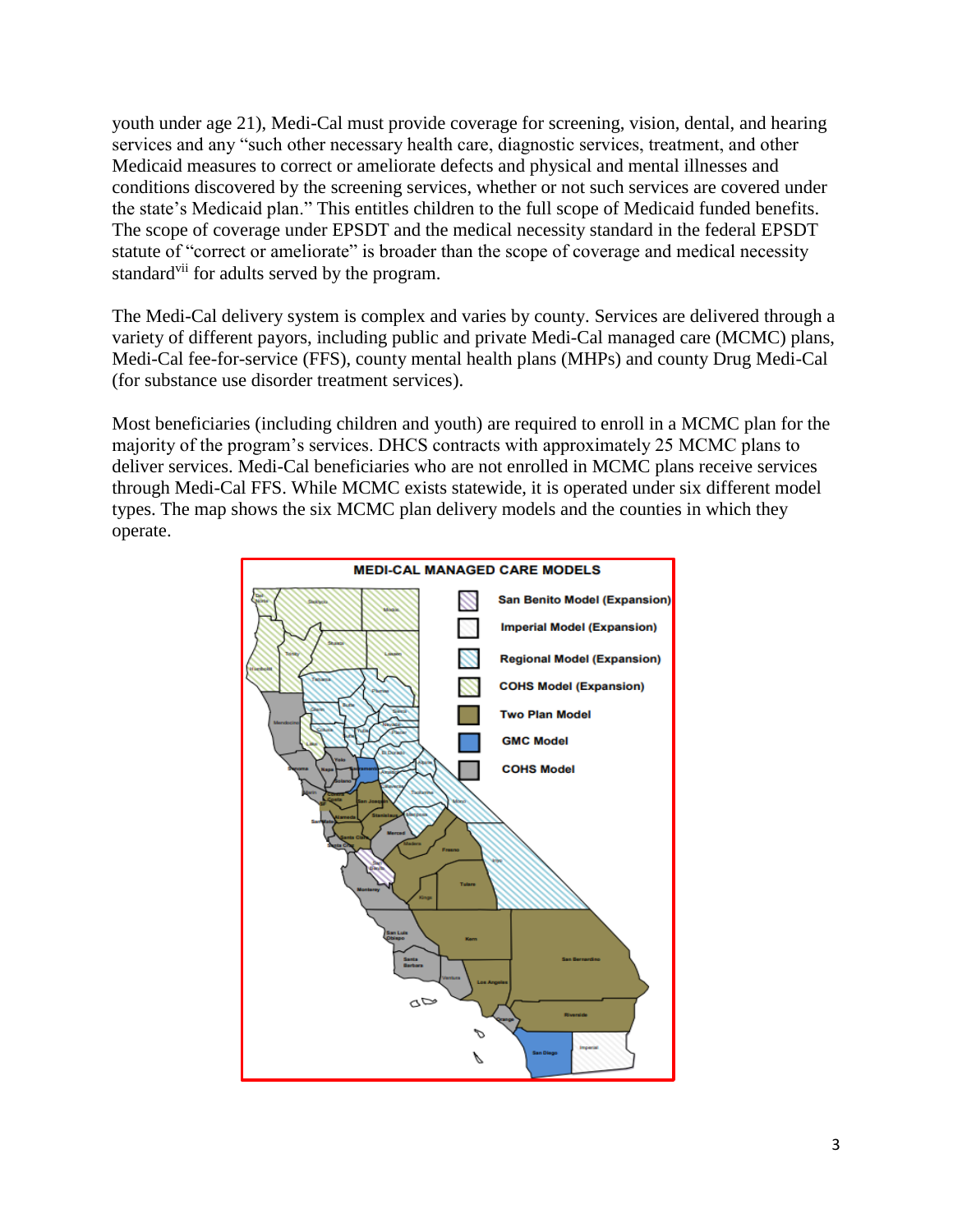**Two Plan Model**: In the 13 Two-Plan Model counties, there are a county organized plan called the Local Initiative (a prepaid health plan) and a commercial plan. The Local Initiative plan is a Knox-Keene Act licensed, county sponsored managed care plan that serves one or more counties. DHCS contracts with both plans for the delivery of MCMC services in the county.

**County Organized Health System (COHS)**: In the 22 COHS Model counties, the MCMC health plan is run by the county. In a COHS county, there is only one MCMC plan serving the Medi-Cal population.

**Geographic Managed Care (GMC)**: In the two GMC Model counties, DHCS contracts with multiple Knox-Keene Act licensed commercial health plans (Knox-Keene is the body of law requiring the licensure and regulation of health plans under the jurisdiction of the Department of Managed Health Care) within a single county. The GMC Model serves clearly defined geographic areas.

**Regional Model**: The 18 rural counties that have not elected to participate as a COHS model or as the Local Initiative of a Two-Plan model MCMC through the Regional Model. The Regional Model developed for the rural expansion and consists of two commercial health plans, that are Knox-Keene Act licensed, wanting to serve two or more contiguous counties in the designated Expansion Region.

**San Benito Model**: The San Benito Model also originated out of the Regional Model to serve rural expansion needs. In the San Benito Model county, there is one Knox-Keene Act licensed commercial plan that contracts with DHCS. Beneficiaries can choose the MCMC plan or regular (FFS) Medi-Cal.

**Imperial Model**: The Imperial Model originated out of the Regional Model to serve rural expansion needs. Similarly, in an Imperial Model county, there are two Knox-Keene Act licensed commercial plans that contract with DHCS to serve one or more counties.

Dental services in Medi-Cal are provided through Denti-Cal, which operates outside of MCMC plans through FFS, except in Sacramento County (where enrollment in a dental plan is required) and in Los Angeles, where enrollment in a dental plan is optional.

Medi-Cal mental health benefits are also delivered primarily through two separate systems. County MHPs provide a broad range of specialty mental health services (SMHS) to individuals with more severe mental illnesses, while MCMC plans provide non-SMHS (consisting of a more limited set of services) and some prescription medications. The delivery of SMHS through MHPs and substance use disorder (SUD) services outside of MCMC plans is commonly referred to as a "carve out." A "carve out" is when services covered by the Medi-Cal program are delivered outside of a MCMC plan. Approximately 40 medications for the treatment of severe mental illnesses are carved out of MCMC plans (such as anti-psychotic medications) and are reimbursed through FFS Medi-Cal. Under Governor Newsom's proposed Medi-Cal Rx, eventually all of outpatient prescription drugs will be delivered through FFS when Medi-Cal Rx takes effect.<sup>viii</sup>

MHPs are responsible for providing SMHS to Medi-Cal beneficiaries who meet SMHS medical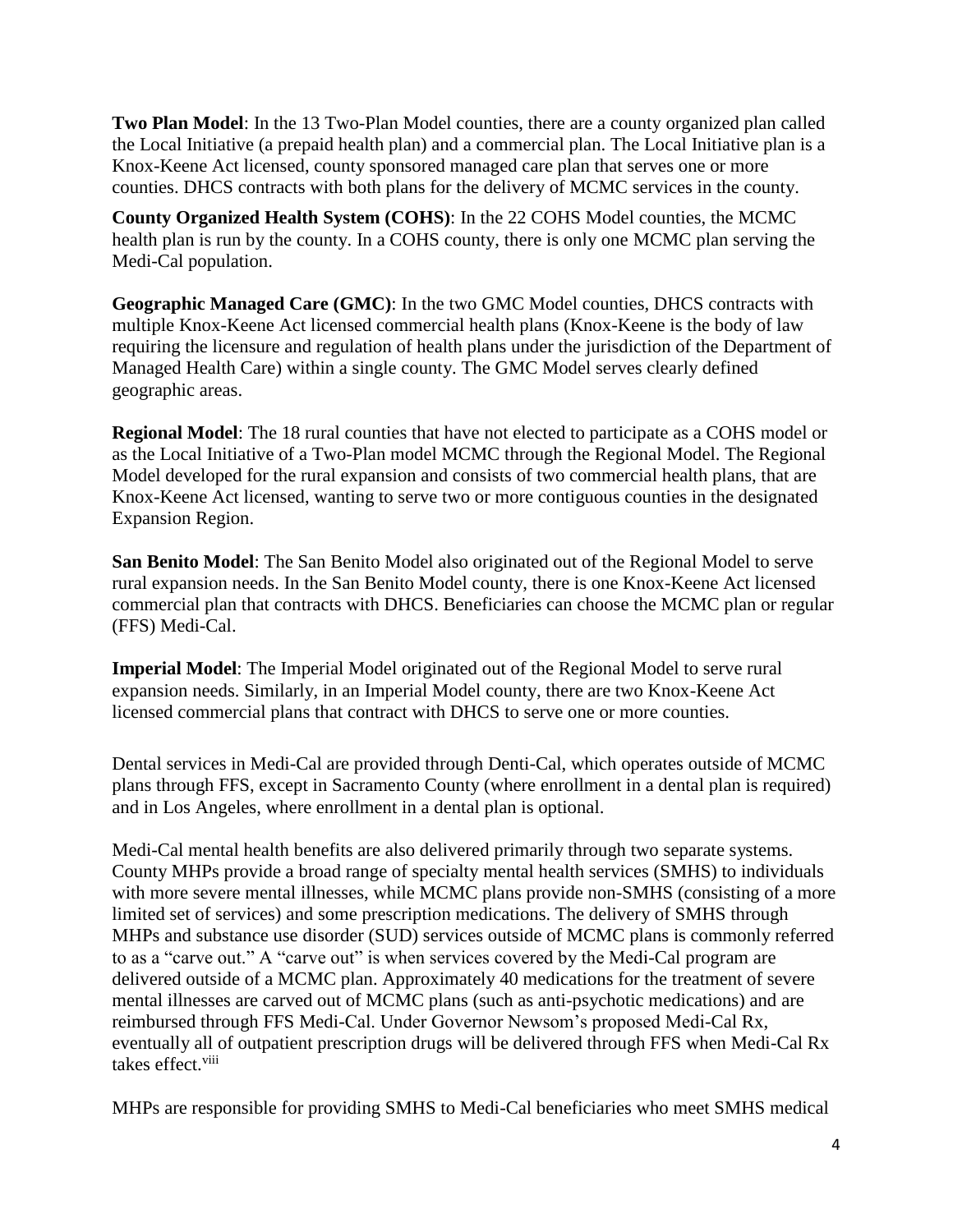necessity criteria. SMHS are delivered through 56 county MHPs (Placer and Sierra Counties and Yuba and Sutter Counties operate two separate dual-county combined MHPs). Medi-Cal beneficiaries who meet medical necessity criteria for SMHS are entitled to receive medically necessary SMHS from their county MHP, regardless of whether or not they are enrolled in a MCMC plan.

For treatment of SUD services, Medi-Cal benefits are delivered either through county opt-in Drug Medi-Cal Organized Delivery Systems (DMC-ODS) or through FFS benefit. DMC-ODS exists in 37 counties serving over 95% of the state's population, with the DMC-ODS SUD benefit provided in seven of the 37 counties through Partnership Health Plan (a MCMC plan) instead of through the counties directly, or in State Plan counties. The FFS benefit in DMC State Plan counties is more limited than the DMC-ODS benefit in terms of covered services, and it is not a managed care program.

Some schools and school districts provide services funded by MCMC plans, county MHPs and Denti-Cal in varying degrees. However, there is no data on the number of students served on school campuses by MCMC plans, county MHPs, and Denti-Cal, or expenditures by those entities on school-based Medi-Cal services. Both MCMC plans and county MHPs are managed care arrangements, and providers providing services to children are typically required to have a contract or type of agreement with the MCMC plan or the county MHP, and health care providers (with exceptions) must enroll through DHCS' provider enrollment process.

### **School-Based Medi-Cal Services**

School systems are increasingly joining forces with community health, mental health, and social service agencies to promote student well-being and to prevent and treat mental health disorders. Utilizing the school environment – where children spend a significant part of their day – for early intervention brings public health efforts to the students, meeting children where they are and therefore providing more accessible services to those in need. It also provides immediate and continuing resources to students without requiring families to search for already limited sources of care.

Outside of the MCMC plan and county MHPs, schools can receive Medicaid matching funds through SMAA and the LEA BOP. Approximately half of California's school districts participate in these two programs.<sup>ix</sup> SMAA allows LEAs to be reimbursed through federal Medicaid matching funds for some of their administrative costs associated with school-based health and outreach activities that are not claimable under the LEA BOP or under Medi-Cal generally. In general, the cost of school-based health and outreach activities reimbursed under SMAA consist of referring students/families for Medi-Cal eligibility determinations, providing health care information and referral, coordinating and monitoring health services, and coordinating services between agencies. LEAs that elect to participate in SMAA must submit claims through a local education consortium (LEC) or local governmental agency (LGA). An LEC is a group of LEAs located in one of the 11 service regions established by the California County Superintendent Educational Services Association. An LGA is a county, county agency, chartered city, Native American Indian tribe, tribal organization, or subgroup of a Native American Indian tribe or tribal organization.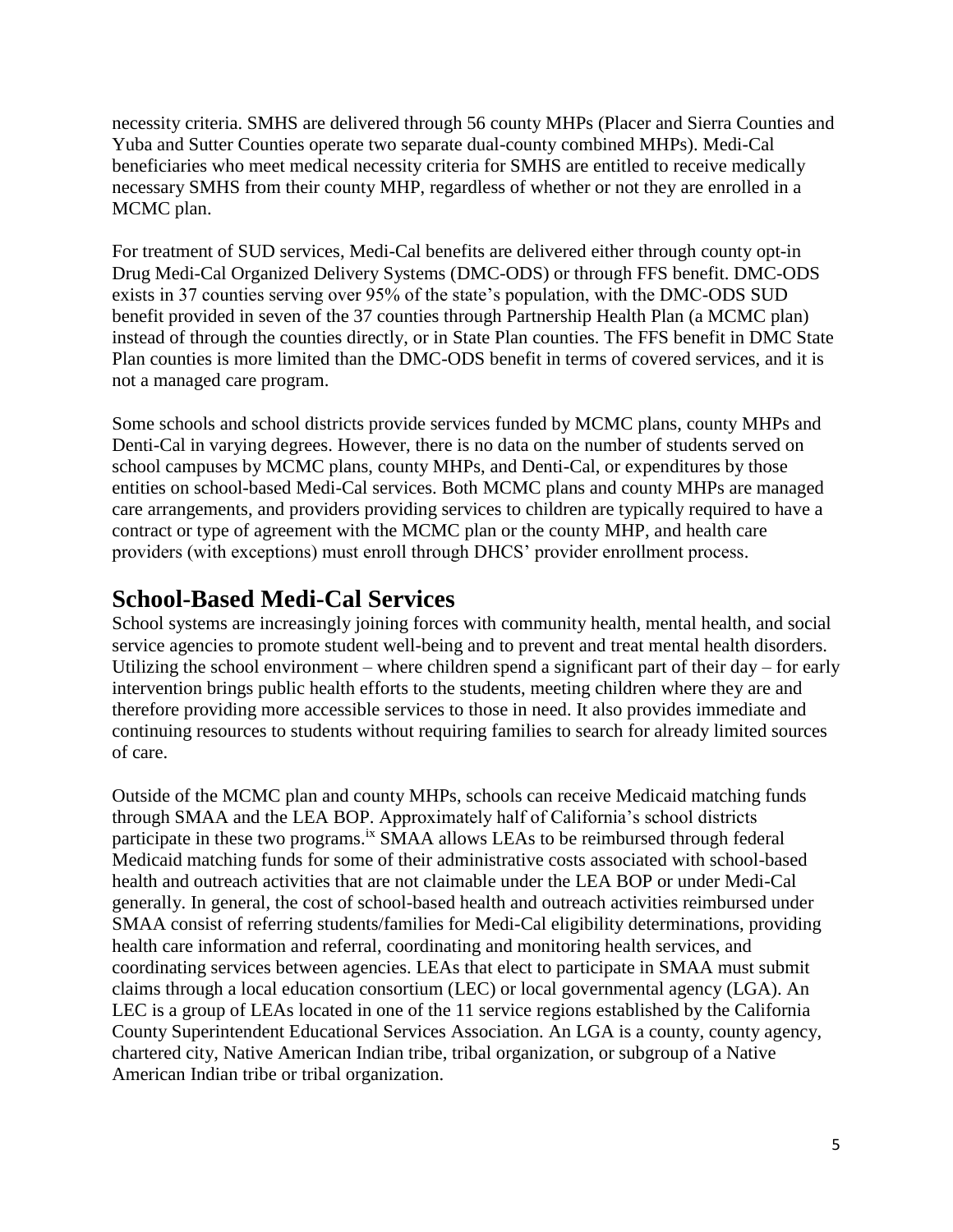The LEA BOP provides FFP through Medicaid reimbursement to LEAs (school districts, county offices of education, charter schools, a state special school, community colleges, California State University, and University of California) for health-related services provided by qualified medical practitioners to students who are enrolled in Medi-Cal. Any of these entities is authorized to bill for services provided to any student, regardless of age, who is a Medi-Cal recipient. LEAs pay for health-related services and are reimbursed for 50% of their costs through Medicaid FFP. LEA services are delivered either through the LEAs (which employ practitioners who provide the services on site) or through local contracted practitioners. LEAs must annually certify that the public funds expended for LEA services provided are eligible for FFP. LEA covered services can include the following:

- 1) Health and mental health evaluations and health and mental health education;
- 2) Medical transportation;
- 3) Nursing services;
- 4) Occupational therapy and physical therapy;
- 5) Physician services;
- 6) Mental health and counseling services;
- 7) School health aide services;
- 8) Speech pathology services (speech therapy accounts for most LEA BOP claims);
- 9) Audiology services; and,
- 10) Targeted case management services for children regardless of whether the child has an individualized education plan (IEP) or an individualized family service plan (IFSP).

DHCS' May 2021 Medi-Cal Estimate assumes the LEA BOP will draw down \$96.3 in FFP in 2021-22, and SMAA will draw down \$150.2 million in 2021-22. According to the Senate Bill 75 Medi-Cal for Students Progress Report from October 1, 2020, California ranked 40<sup>th</sup> in federal Medicaid reimbursement per Medicaid-enrolled school-age child and 39<sup>th</sup> in federal reimbursement per school-age child in 2014-15, the most recent year for which data was available.

In December 2014, the Centers for Medicare and Medicaid Services issued new guidance authorizing LEAs to serve all Medicaid-eligible students, whether or not they have a disability, as identified by having an IEP or an IFSP. The California Medicaid State Plan Amendment 15- 021 was approved on April 27, 2020 by the federal government. It is anticipated that this could result in much higher levels of claiming for services due to the much broader eligible population of all Medi-Cal enrolled children youth, not only those youth with a disability.

## **Changes to School-Based Services in the Health Budget Trailer Bill**

AB 133 (Committee on Budget), Chapter 143, Statutes of 2021, enacted a Children and Youth Behavioral Health Initiative Act (CYBHI Act). The CYBHI Act includes multiple significant provisions, including requiring private health plans and insurers, MCMC health plans, and county behavioral health delivery system to provide coverage for school-based mental health and SUD services, irrespective of the network status of the health care provider. Major changes include:

1) Require DHCS to make incentive payments to qualifying MCMC plans that meet predefined goals and metrics (to be developed) associated with targeted interventions that increase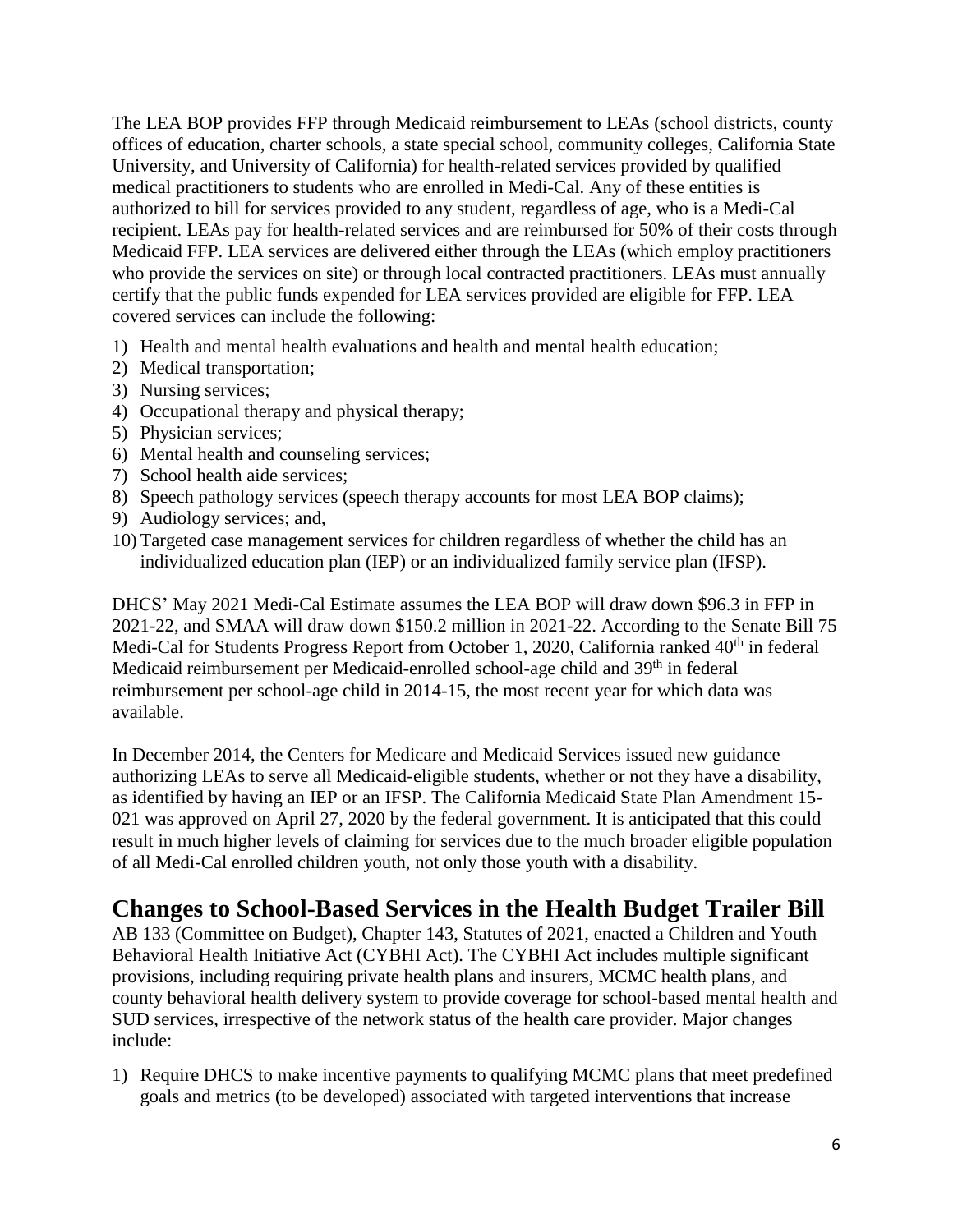access to preventive, early intervention, and behavioral health services by school-affiliated behavioral health providers for K-12 children in schools.<sup>x</sup> The Budget Act appropriated \$400 million in one-time funds for this purpose.

- 2) Require each MCMC plan and Medi-Cal behavioral health delivery system (county MHP and DMC-ODS), as applicable, to reimburse providers of medically necessary outpatient mental health or SUD treatment provided at a schoolsite to a student 25 years of age or younger who is an enrollee of the plan or delivery system.<sup>xi</sup>
- 3) Require providers of medically necessary schoolsite services to be reimbursed, at a minimum, at the fee schedule rate or rates developed, regardless of network provider status.
- 4) Require DHCS to develop and maintain a school-linked statewide fee schedule for outpatient mental health or substance use disorder treatment provided to a student 25 years of age or younger at a schoolsite.
- 5) Require health plan contracts and health insurance policies issued, amended, renewed or delivered on or after January 1, 2024, to cover the provision of the services identified in the FFS reimbursement schedule published by DHCS when those services are delivered at schoolsites, regardless of the network status of the LEA, public institution of higher education, or health care provider.<sup>xii</sup>
- 6) Require DHCS to develop and maintain a school-linked statewide provider network of schoolsite behavioral health counselors.
- 7) Require DHCS to procure and oversee a vendor to establish and maintain a behavioral health services and supports virtual platform that integrates behavioral health screenings, application-based supports, and direct behavioral health services to children and youth 25 years of age and younger, regardless of payer.<sup>xiii</sup> The Budget Act appropriated \$760 million in one-time funds for this purpose.
- 8) The Budget Act appropriated \$429 million in one-time funds to permit DHCS, or its contracted vendor, to award competitive grants to entities it deems qualified for the following purposes:
	- a) To build partnerships, capacity, and infrastructure supporting ongoing school-linked behavioral health services for children and youth 25 years of age and younger;
	- b) To expand access to licensed medical and behavioral health professionals, counselors, peer support specialists, community health workers, and behavioral health coaches serving children and youth;
	- c) To build a statewide, community-based organization provider network for behavioral health prevention and treatment services for children and youth, including those attending institutions of higher education; and,
	- d) To enhance coordination and partnerships with respect to behavioral health prevention and treatment services for children and youth via appropriate data sharing systems.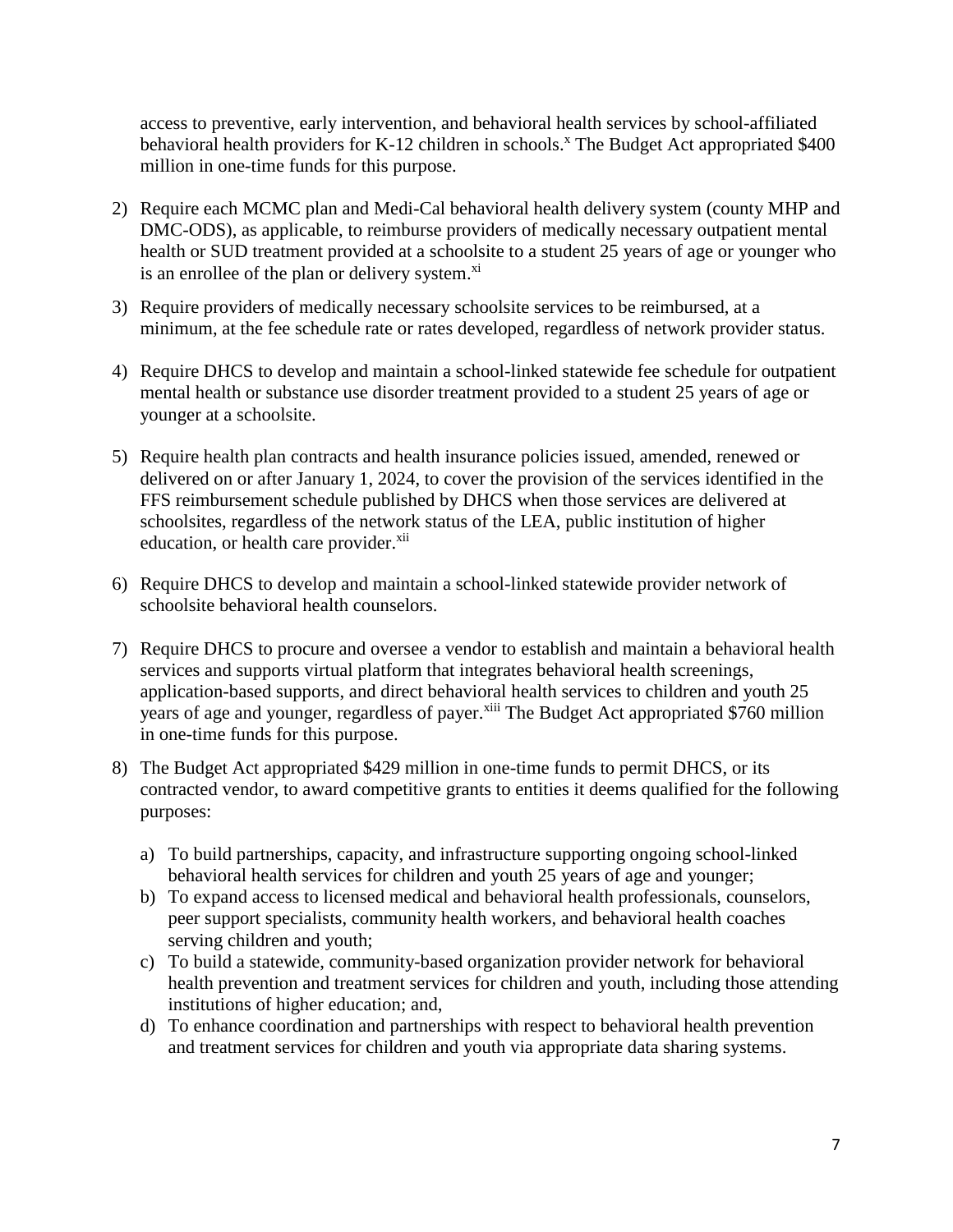- 9) Appropriate \$250 million in one-time funds to the Mental Health Services Oversight and Accountability Commission to provide additional Mental Health Student Services Act grants to support partnerships between county mental health and LEAs.
- 10) Authorizes the Department of Health Care Information and Access (previously the Office of Statewide Health Planning and Development), as a component of the Children and Youth Behavioral Health Initiative, to award competitive grants to entities and individuals it deems qualified to expand the supply of behavioral health counselors, coaches, peer supports, and other allied health care providers serving children and youth, including those at schoolsites. Defines a "behavioral health coach" as a new category of behavioral health provider trained specifically to help address the unmet mental health and substance use needs of children and youth.<sup>xiv</sup> The Budget Act appropriated \$352M one-time to the Department of Health Care Information and Access.

## **Changes to School-Based Services in the Education Budget Trailer Bill**

AB 130 (Committee on Budget), Chapter 44, Statutes of 2021, made multiple significant changes related to school-based health services. Major provisions include the following:

- 1) Require CDE, no later than January 1, 2022, to establish an Office of School-Based Health Programs (Office) for the purpose of assisting LEAs regarding the current health-related programs under the purview of the CDE, including collaborating with DHCS and other departments and offices involved in the provision of school-based health services, and assisting LEAs with information on, and participation in, the specified school-based health programs, including SMAA, LEA BOP, and EPSDT.<sup>xv</sup>
- 2) Require CDE, by January 1, 2022, to appoint a state school nurse consultant to be housed within the Office, responsible for the following:
	- a) Serving as a liaison and resource expert in school nursing and school health program areas for local, regional, state, and national school health care providers and policy setting groups;
	- b) Monitoring, interpreting, synthesizing, and working to ensure that the office disseminates relevant information associated with changes in health, nursing, and medical care, school nursing practice, legislation, and legal issues that impact schools and the pupils they serve;
	- c) Fostering and promoting staff development for school nurses, which may include planning and providing orientation, coordinating or providing educational offerings, and networking with universities and other providers of continuing education to meet identified needs; and,
	- d) Participating in state-level public interagency partnerships and private partnerships with statewide stakeholders to foster a coordinated school health program, representing school nurses in multidisciplinary collaborations.<sup>xvi</sup>
- 3) Establish the School Health Demonstration Project in the Office as a pilot project to expand comprehensive health and mental health services to public school pupils by providing LEAs with intensive assistance and support to build the capacity for long-term sustainability by leveraging multiple revenue sources, with the purpose being to provide training and technical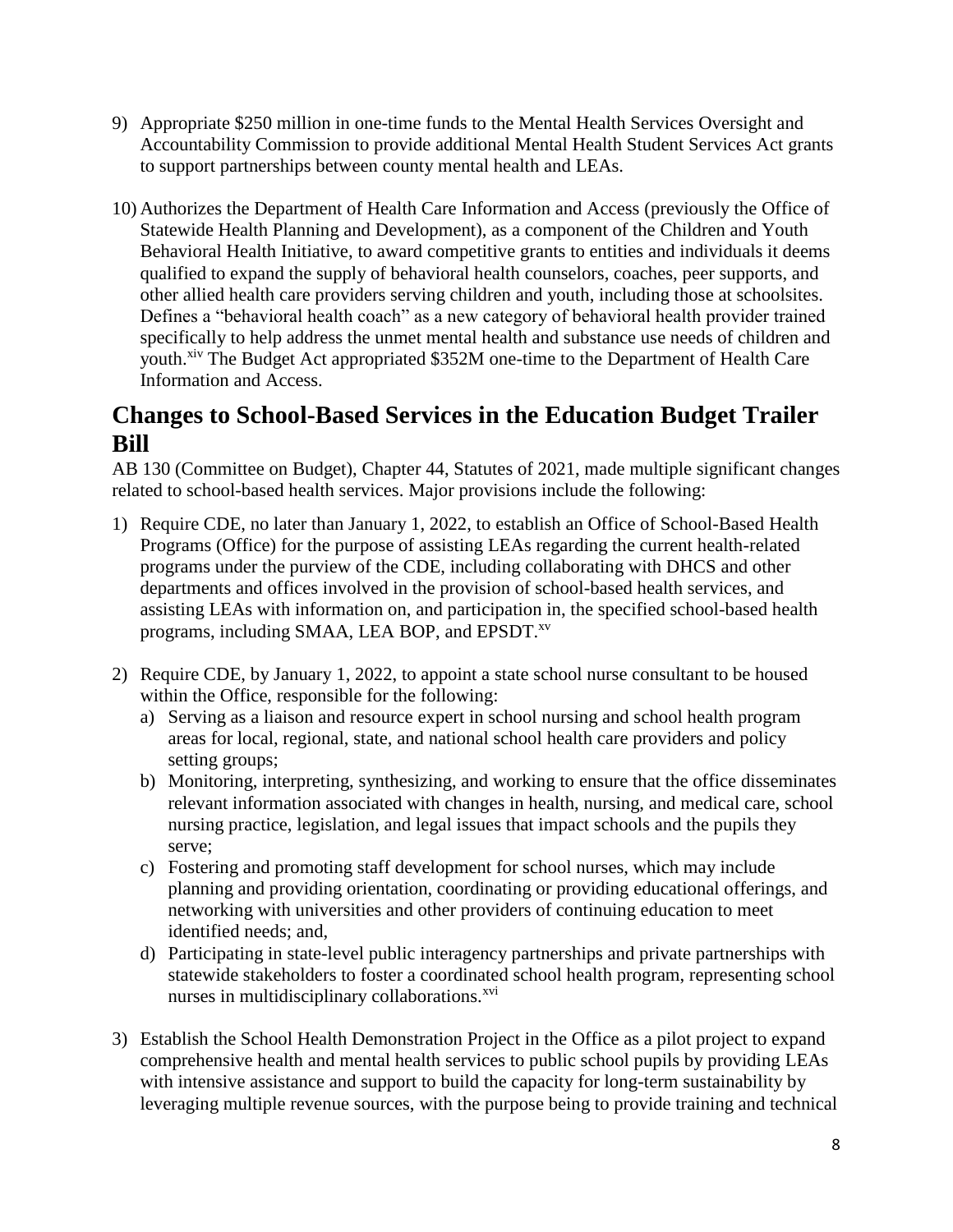assistance on the requirements for health care provider participation in the Medi-Cal program to enable LEAs to participate in, contract with, and conduct billing and claiming in the Medi-Cal program through all of the following:

- a) The LEA BOP;
- b) SMAA;
- c) Contracting or entering into a memorandum of understanding (MOU) with MCMC plans as a participating MCMC plan contracting provider;
- d) Contracting with or entering into a MOU with county MHPs for SMHS, such as through EPSDT, and contracting with community-based providers to deliver health and mental health services to pupils in school through contracts with MCMC plans or county MHPs; and,
- e) Require SSPI, on or before June 30, 2022, in consultation with the executive director of the state board and DHCS, to select up to three organizations to serve as technical assistance teams for purposes of the pilot project. Requires, on or before September 1, 2022, CDE, in consultation with DHCS, to select up to 25 LEAs to serve as pilot participants for a period of two years.<sup>xvii</sup> The Budget Act appropriated \$5 million in onetime funds for this purpose.
- 4) Require CDE to establish a process to select, with approval from the executive director of the state board, a LEA to provide guidance around Medi-Cal billing and increase LEAs' capacity to successfully submit claims through the LEA BOP.<sup>xviii</sup> The Budget Act appropriated \$250,000 in on-going funds for this purpose.

# **Public Comment**

<sup>i</sup> Welfare and Institutions Section 14132.06. l

ii Welfare and Institutions Section 14132.47.

iii Education Code Section 56477.

iv Welfare and Institutions Section 14005.26 and 14005.64.

<sup>v</sup> Health Consumer Alliance "California Insurance Affordability Programs Income Levels" available at [HCA-FPL-Income-Chart-2021.pdf \(healthconsumer.org\)](https://healthconsumer.org/wp/wp-content/uploads/2021/01/HCA-FPL-Income-Chart-2021.pdf)

vi Section 1396d(r)(5) of Title 42 of the United States Code.

vii Welfare and Institutions Section 14059.5.

viii Governor Gavin Newsom issued Executive Order N-01-19 (EO N-01-19) on January 7, 2019. Information on Medi-Cal Rx is available on the DHCS webpage at[: Medi-Cal Rx | Homepage.](https://medi-calrx.dhcs.ca.gov/home/)

ix Senate Bill 75 Medi-Cal for Students Program Report" from the California Department of Education, the California Department of Health Care Services, the California Health and Human Services Agency, the Medi-Cal for Students Workgroup and WestEd.

<sup>x</sup> Welfare and Institutions Section 5961.3.

xi Welfare and Institutions Section 5961.4.

xii Health and Safety Code Section 1374.722 and Insurance Code Section 10144.53.

xiii Welfare and Institutions Section 5961.2 et seq.

xiv Health and Safety Code Section 127825.

xv Education Code Section 49418 et seq.